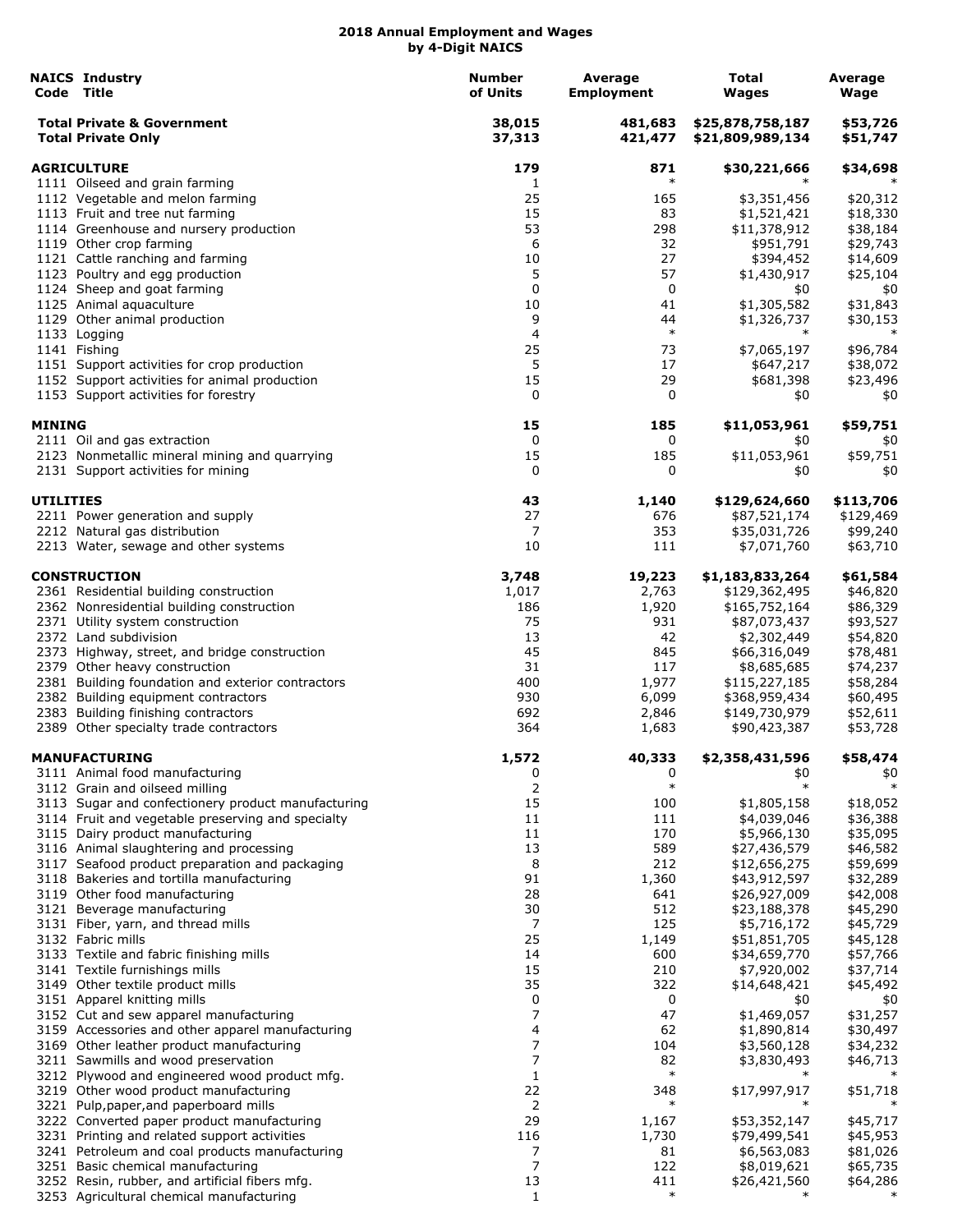| <b>NAICS Industry</b><br>Code Title                                                                    | <b>Number</b><br>of Units | Average<br><b>Employment</b> | <b>Total</b><br>Wages         | Average<br>Wage       |
|--------------------------------------------------------------------------------------------------------|---------------------------|------------------------------|-------------------------------|-----------------------|
| 3254 Pharmaceutical and medicine manufacturing                                                         | 19                        | 1,196                        | \$140,749,562                 | \$117,684             |
| 3255 Paint, coating, and adhesive manufacturing                                                        | 11                        | 74                           | \$3,580,827                   | \$48,390              |
| 3256 Soap, cleaning compound, and toiletry mfg.                                                        | 12                        | 306                          | \$15,788,101                  | \$51,595              |
| 3259 Other chemical product and preparation mfg.                                                       | 16                        | 838                          | \$62,132,724                  | \$74,144              |
| 3261 Plastics product manufacturing                                                                    | 52                        | 1,984                        | \$119,887,386                 | \$60,427              |
| 3262 Rubber product manufacturing                                                                      | 4                         | 163                          | \$9,091,335                   | \$55,775              |
| 3271 Clay product and refractory manufacturing                                                         | 3                         | 19                           | \$775,274                     | \$40,804              |
| 3272 Glass and glass product manufacturing                                                             | 16<br>17                  | 74<br>185                    | \$1,939,895<br>\$9,206,376    | \$26,215              |
| 3273 Cement and concrete product manufacturing<br>3279 Other nonmetallic mineral products              | 19                        | 399                          | \$25,999,155                  | \$49,764<br>\$65,161  |
| 3311 Iron and Steel Mills and Ferroalloy Manufacturing                                                 | 0                         | 0                            | \$0                           | \$0                   |
| 3312 Steel product mfg. from purchased steel                                                           | 5                         | 63                           | \$4,685,108                   | \$74,367              |
| 3314 Other nonferrous metal production                                                                 | 29                        | 1,139                        | \$67,210,746                  | \$59,009              |
| 3315 Foundries                                                                                         | 24                        | 238                          | \$10,593,164                  | \$44,509              |
| 3321 Forging and stamping                                                                              | 20                        | 411                          | \$24,660,778                  | \$60,002              |
| 3322 Cutlery and handtool manufacturing                                                                | 7                         | 57                           | \$2,236,229                   | \$39,232              |
| 3323 Architectural and structural metals mfg.                                                          | 42                        | 547                          | \$30,970,667                  | \$56,619              |
| 3324 Boiler, tank, and shipping container mfg.                                                         | 7                         | 509                          | \$29,921,310                  | \$58,784              |
| 3325 Hardware manufacturing                                                                            | 6                         | 132                          | \$5,954,482                   | \$45,110              |
| 3326 Spring and wire product manufacturing                                                             | 8                         | 60                           | \$4,683,151                   | \$78,053              |
| 3327 Machine shops and threaded product mfg.                                                           | 71                        | 1,100                        | \$55,671,689                  | \$50,611              |
| 3328 Coating, engraving, and heat treating metals<br>3329 Other fabricated metal product manufacturing | 51<br>27                  | 1,055<br>844                 | \$40,625,190                  | \$38,507              |
| 3331 Agriculture, construction, and mining machinery mfg.                                              | 4                         | 85                           | \$47,656,555<br>\$4,013,943   | \$56,465              |
| 3332 Industrial machinery manufacturing                                                                | 27                        | 341                          | \$21,483,847                  | \$47,223<br>\$63,002  |
| 3333 Commercial and service industry machinery                                                         | 9                         | 312                          | \$23,753,617                  | \$76,133              |
| 3334 HVAC and commercial refrigeration equipment                                                       | 5                         | 509                          | \$35,154,092                  | \$69,065              |
| 3335 Metalworking machinery manufacturing                                                              | 57                        | 526                          | \$26,792,197                  | \$50,936              |
| 3336 Turbine and power transmission equipment mfg.                                                     | 0                         | 0                            | \$0                           | \$0                   |
| 3339 Other general purpose machinery manufacturing                                                     | 17                        | 198                          | \$10,966,526                  | \$55,386              |
| 3341 Computer and peripheral equipment mfg.                                                            | 5                         | 28                           | \$3,942,972                   | \$140,820             |
| 3342 Communications equipment manufacturing                                                            | 10                        | 350                          | \$35,260,510                  | \$100,744             |
| 3343 Audio and video equipment manufacturing                                                           | 0                         | 0                            | \$0                           | \$0                   |
| 3344 Semiconductor and electronic component mfg.                                                       | 20                        | 592                          | \$38,293,565                  | \$64,685              |
| 3345 Electronic instrument manufacturing                                                               | 47                        | 2,514                        | \$212,077,329                 | \$84,359              |
| 3346 Magnetic media manufacturing and reproducing                                                      | 2                         | $\ast$                       |                               |                       |
| 3351 Electric lighting equipment manufacturing                                                         | 11<br>6                   | 194<br>287                   | \$11,137,290<br>\$33,507,054  | \$57,409              |
| 3353 Electrical equipment manufacturing<br>3359 Other electrical equipment and component mfg.          | 21                        | 658                          | \$50,941,992                  | \$116,749<br>\$77,419 |
| 3362 Motor vehicle body and trailer manufacturing                                                      | 5                         | 92                           | \$4,833,909                   | \$52,542              |
| 3363 Motor vehicle parts manufacturing                                                                 | 6                         | 204                          | \$9,951,672                   | \$48,783              |
| 3364 Aerospace product and parts manufacturing                                                         | 0                         | 0                            | \$0                           | \$0                   |
| 3365 Railroad rolling stock manufacturing                                                              | $\mathbf{1}$              | $\ast$                       | $\ast$                        | $\ast$                |
| 3366 Ship and boat building                                                                            | 35                        | 5,330                        | \$318,155,677                 | \$59,691              |
| 3369 Other transportation equipment manufacturing                                                      | 0                         | 0                            | \$0                           | \$0                   |
| 3371 Household and institutional furniture mfg.                                                        | 37                        | 270                          | \$10,543,380                  | \$39,050              |
| 3372 Office furniture and fixtures manufacturing                                                       | 26                        | 672                          | \$37,424,769                  | \$55,692              |
| 3379 Other furniture related product manufacturing                                                     | 1                         | $\ast$                       |                               |                       |
| 3391 Medical equipment and supplies manufacturing<br>3399 Other miscellaneous manufacturing            | 63<br>187                 | 1,221<br>3,874               | \$94,730,592                  | \$77,584              |
|                                                                                                        |                           |                              | \$176,647,534                 | \$45,598              |
| <b>WHOLESALE TRADE</b>                                                                                 | 2,989                     | 16,516                       | \$1,230,775,004               | \$74,520              |
| 4231 Motor vehicle and parts merchant wholesalers                                                      | 90                        | 853                          | \$37,833,423                  | \$44,353              |
| 4232 Furniture and furnishing merchant wholesalers                                                     | 36                        | 335                          | \$24,604,816                  | \$73,447              |
| 4233 Lumber and construction supply merchant wholesalers                                               | 72                        | 441                          | \$24,050,857                  | \$54,537              |
| 4234 Commercial equip. merchant wholesalers                                                            | 266                       | 1,486                        | \$114,250,015                 | \$76,884              |
| 4235 Metal and mineral merchant wholesalers                                                            | 17                        | $\ast$                       |                               |                       |
| 4236 Electric goods merchant wholesalers                                                               | 101                       | 970                          | \$78,580,560                  | \$81,011              |
| 4237 Hardware and plumbing merchant wholesalers                                                        | 92                        | 673                          | \$42,057,635                  | \$62,493              |
| 4238 Machinery and supply merchant wholesalers                                                         | 178                       | 894                          | \$57,126,103                  | \$63,899              |
| 4239 Misc. durable goods merchant wholesalers<br>4241 Paper and paper product merchant wholesalers     | 175<br>37                 | 2,192<br>411                 | \$147,191,755<br>\$20,234,908 | \$67,150<br>\$49,233  |
| 4242 Druggists' goods merchant wholesalers                                                             | 117                       | 501                          | \$56,152,342                  | \$112,081             |
| 4243 Apparel and piece goods merchant wholesalers                                                      | 48                        | 268                          | \$15,544,620                  | \$58,002              |
| 4244 Grocery and related product wholesalers                                                           | 212                       | 2,632                        | \$180,511,838                 | \$68,584              |
| 4245 Farm product raw material merchant wholesalers                                                    | 1                         | $\ast$                       | ∗                             | $\ast$                |
| 4246 Chemical merchant wholesalers                                                                     | 65                        | 776                          | \$59,221,463                  | \$76,316              |
| 4247 Petroleum merchant wholesalers                                                                    | 18                        | 190                          | \$13,452,034                  | \$70,800              |
| 4248 Alcoholic beverage merchant wholesalers                                                           | 50                        | 488                          | \$33,884,587                  | \$69,436              |
| 4249 Misc. nondurable goods merchant wholesalers                                                       | 89                        | 510                          | \$23,609,686                  | \$46,294              |
| 4251 Electronic markets and agents and brokers                                                         | 1,331                     | 2,703                        | \$289,403,020                 | \$107,067             |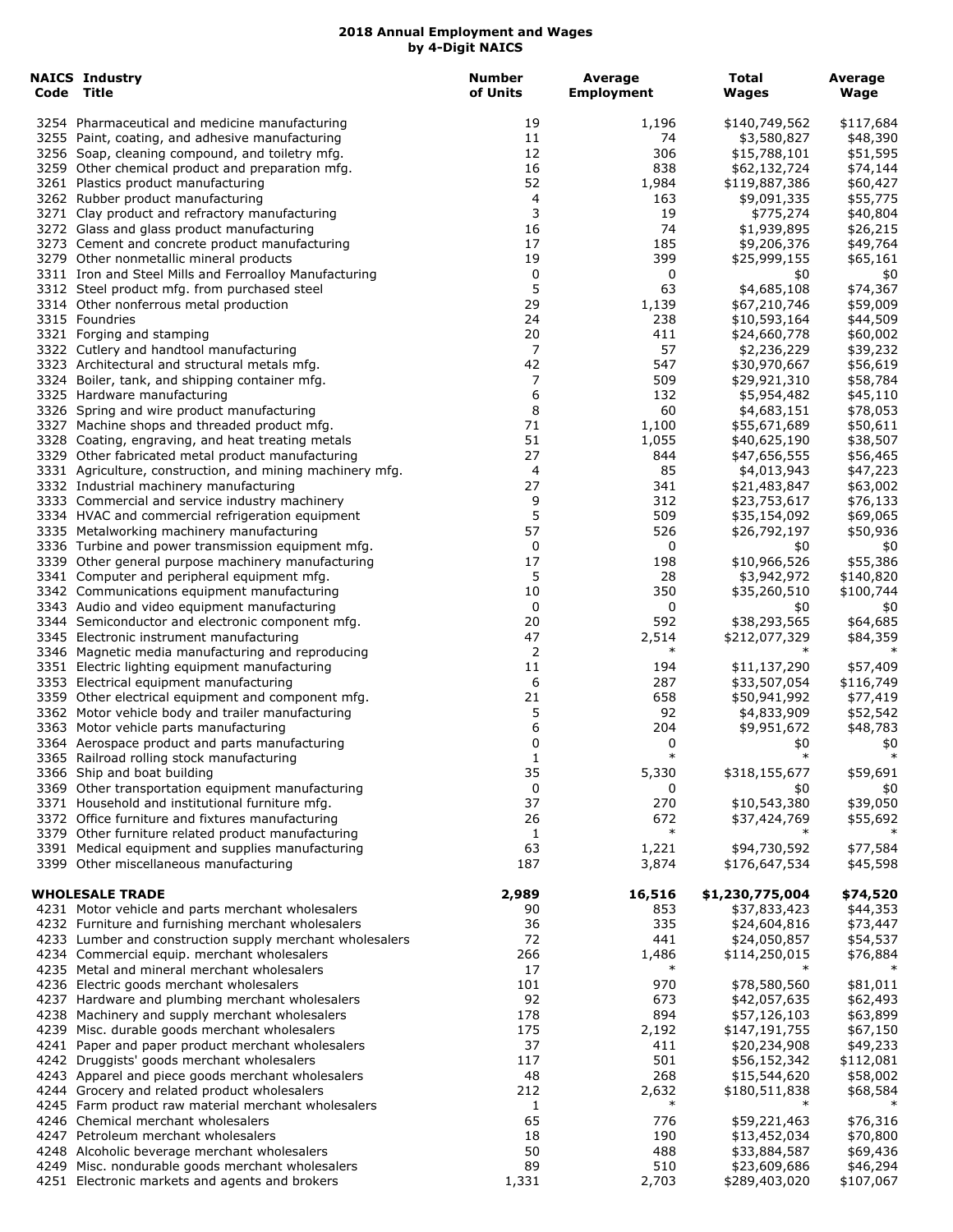| <b>NAICS Industry</b><br>Code Title                                                                  | <b>Number</b><br>of Units | Average<br><b>Employment</b> | <b>Total</b><br><b>Wages</b> | Average<br>Wage      |
|------------------------------------------------------------------------------------------------------|---------------------------|------------------------------|------------------------------|----------------------|
| <b>RETAIL TRADE</b>                                                                                  | 3,832                     | 48,659                       | \$1,564,160,994              | \$32,145             |
| 4411 Automobile dealers                                                                              | 193                       | 4,038                        | \$216,120,540                | \$53,522             |
| 4412 Other motor vehicle dealers                                                                     | 77                        | 505                          | \$24,346,665                 | \$48,211             |
| 4413 Auto parts, accessories, and tire stores                                                        | 152                       | 1,473                        | \$50,409,903                 | \$34,223             |
| 4421 Furniture stores                                                                                | 66                        | 448                          | \$21,640,283                 | \$48,304             |
| 4422 Home furnishings stores                                                                         | 93                        | 869                          | \$28,674,332                 | \$32,997             |
| 4431 Electronics and appliance stores                                                                | 160                       | 1,211                        | \$54,823,340                 | \$45,271             |
| 4441 Building material and supplies dealers                                                          | 157                       | 3,465                        | \$128,742,789                | \$37,155             |
| 4442 Lawn and garden equipment and supplies stores                                                   | 56                        | 357                          | \$12,359,581                 | \$34,621             |
| 4451 Grocery stores                                                                                  | 332                       | 9,340                        | \$238,899,707                | \$25,578             |
| 4452 Specialty food stores                                                                           | 121                       | 951                          | \$24,159,108                 | \$25,404             |
| 4453 Beer, wine, and liquor stores                                                                   | 233                       | 1,473                        | \$37,557,814                 | \$25,497             |
| 4461 Health and personal care stores                                                                 | 421                       | 5,012                        | \$218,419,413                | \$43,579             |
| 4471 Gasoline stations                                                                               | 309                       | 1,988                        | \$55,188,382                 | \$27,761             |
| 4481 Clothing stores                                                                                 | 322                       | 3,225                        | \$63,091,300                 | \$19,563             |
| 4482 Shoe stores                                                                                     | 62<br>84                  | 605<br>388                   | \$13,327,552                 | \$22,029             |
| 4483 Jewelry, luggage, and leather goods stores<br>4511 Sporting goods and musical instrument stores | 157                       | 1,162                        | \$13,689,036<br>\$24,807,286 | \$35,281<br>\$21,349 |
| 4512 Book, periodical, and music stores                                                              | 16                        | 215                          | \$3,940,394                  | \$18,327             |
| 4521 Department stores                                                                               | 40                        | 3,706                        | \$77,736,364                 | \$20,976             |
| 4529 Other general merchandise stores                                                                | 136                       | 3,456                        | \$83,661,289                 | \$24,208             |
| 4531 Florists                                                                                        | 55                        | 223                          | \$4,682,783                  | \$20,999             |
| 4532 Office supplies, stationery, and gift stores                                                    | 121                       | 1,205                        | \$32,934,011                 | \$27,331             |
| 4533 Used merchandise stores                                                                         | 75                        | 567                          | \$11,890,799                 | \$20,971             |
| 4539 Other miscellaneous store retailers                                                             | 147                       | 920                          | \$23,362,238                 | \$25,394             |
| 4541 Electronic shopping and mail-order houses                                                       | 92                        | 614                          | \$33,138,828                 | \$53,972             |
| 4542 Vending machine operators                                                                       | 21                        | 117                          | \$4,431,247                  | \$37,874             |
| 4543 Direct selling establishments                                                                   | 143                       | 1,128                        | \$62,126,010                 | \$55,076             |
| TRANSPORTATION & WAREHOUSING                                                                         | 796                       | 10,493                       | \$446,692,775                | \$42,571             |
| 4811 Scheduled air transportation                                                                    | 9                         | 285                          | \$14,057,996                 | \$49,326             |
| 4812 Nonscheduled air transportation<br>4821 Rail Transportation                                     | 17<br>2                   | 81<br>$\ast$                 | \$5,296,481                  | \$65,389             |
| 4831 Sea, coastal, and Great Lakes transportation                                                    | 8                         | 97                           | \$9,279,703                  | \$95,667             |
| 4832 Inland water transportation                                                                     | $\overline{2}$            | $\ast$                       |                              |                      |
| 4841 General freight trucking                                                                        | 206                       | 1,546                        | \$84,641,908                 | \$54,749             |
| 4842 Specialized freight trucking                                                                    | 161                       | 906                          | \$46,702,237                 | \$51,548             |
| 4851 Urban transit systems                                                                           | 0                         | 0                            | \$0                          | #DIV/0!              |
| 4852 Interurban and rural bus transportation                                                         | 4                         | 71                           | \$4,131,846                  | \$58,195             |
| 4853 Taxi and limousine service                                                                      | 41                        | 221                          | \$9,347,092                  | \$42,295             |
| 4854 School and employee bus transportation                                                          | 39                        | 2,211                        | \$55,989,455                 | \$25,323             |
| 4855 Charter bus industry                                                                            | 5                         | 89                           | \$3,010,645                  | \$33,827             |
| 4859 Other ground passenger transportation                                                           | 39                        | 133                          | \$3,945,157                  | \$29,663             |
| 4861 Pipeline transportation of crude oil                                                            | 0                         | 0                            | 0                            | #DIV/0!              |
| 4862 Pipeline transportation of natural gas                                                          | 2                         | $\ast$                       | $\ast$                       |                      |
| 4869 Other pipeline transportation                                                                   | 0                         | 0                            | 0                            | #DIV/0!              |
| 4871 Scenic and sightseeing transportation, land                                                     | 4                         | 32                           | \$942,782                    | \$29,462             |
| 4872 Scenic and sightseeing transportation, water                                                    | 40                        | 136                          | \$3,880,007                  | \$28,529             |
| 4879 Scenic and sightseeing transportation, other                                                    | 1                         | $\ast$                       | $\ast$                       |                      |
| 4881 Support activities for air transportation                                                       | 21                        | 320                          | \$8,691,236                  | \$27,160             |
| 4882 Support activities for rail transportation                                                      | 0                         | 0                            | \$0                          | #DIV/0!              |
| 4883 Support activities for water transportation                                                     | 19                        | 298                          | \$13,880,176                 | \$46,578             |
| 4884 Support activities for road transportation                                                      | 33                        | 353                          | \$15,750,352                 | \$44,619             |
| 4885 Freight transportation arrangement                                                              | 50                        | 303                          | \$16,008,149                 | \$52,832             |
| 4889 Other support activities for transportation                                                     | 6                         | 28                           | \$1,233,820                  | \$44,065             |
| 4921 Couriers                                                                                        | 33                        | 1,871                        | \$80,188,190                 | \$42,858             |
| 4922 Local messengers and local delivery                                                             | 31                        | 184                          | \$8,335,811                  | \$45,303             |
| 4931 Warehousing and storage                                                                         | 30                        | 1,212                        | \$55,689,246                 | \$45,948             |
| <b>INFORMATION</b>                                                                                   | 715                       | 5,927                        | \$440,736,217                | \$74,361             |
| 5111 Newspaper, book, and directory publishers                                                       | 98                        | 694                          | \$33,604,898                 | \$48,422             |
| 5112 Software publishers                                                                             | 140                       | 755                          | \$96,750,377                 | \$128,146            |
| 5121 Motion picture and video industries                                                             | 91                        | 734                          | \$29,818,890                 | \$40,625             |
| 5122 Sound recording industries                                                                      | 8                         | 21                           | \$983,934                    | \$46,854             |
| 5151 Radio and television broadcasting                                                               | 31                        | 596                          | \$35,231,674                 | \$59,114             |
| 5152 Cable and other subscription programming                                                        | 3                         | 5                            | \$1,087,269                  | \$217,454            |
| 5173 Wired & Wireless Telecommunication Carriers                                                     | 70                        | 1,494<br>$\ast$              | \$126,281,606                | \$84,526             |
| 5174 Satellite telecommunications                                                                    | 2                         |                              |                              |                      |
| 5179 Other telecommunications                                                                        | 25<br>135                 | 467                          | \$38,055,247                 | \$81,489             |
| 5182 Data processing and related services                                                            |                           | 556                          | \$54,438,008                 | \$97,910             |
| 5191 Other information services                                                                      | 114                       | 603                          | \$24,180,215                 | \$40,100             |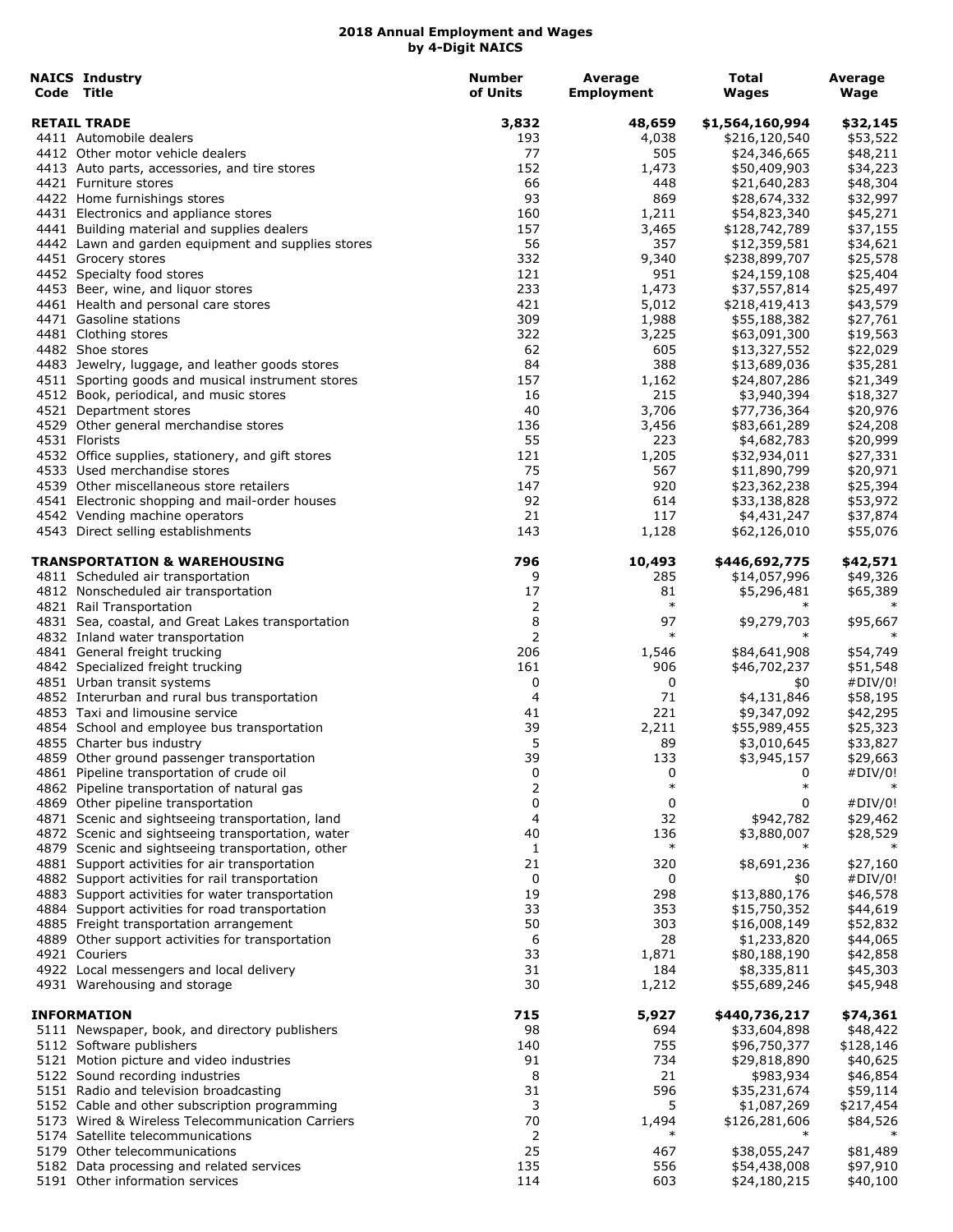| <b>NAICS Industry</b><br>Code Title                                                     | <b>Number</b><br>of Units | <b>Average</b><br><b>Employment</b> | Total<br>Wages                   | Average<br>Wage      |
|-----------------------------------------------------------------------------------------|---------------------------|-------------------------------------|----------------------------------|----------------------|
| <b>FINANCE &amp; INSURANCE</b>                                                          | 1,725                     | 25,929                              | \$2,540,203,082                  | \$97,968             |
| 5221 Depository credit intermediation                                                   | 333                       | 9,854                               | \$716,633,690                    | \$72,725             |
| 5222 Nondepository credit intermediation                                                | 151                       | 1,222                               | \$112,088,812                    | \$91,726             |
| 5223 Activities related to credit intermediation                                        | 114                       | 731                                 | \$50,407,322                     | \$68,957             |
| 5231 Securities and commodity contracts brokerage                                       | 145                       | 3,420                               | \$507,407,286                    | \$148,365            |
| 5232 Securities and commodity exchanges                                                 | 0                         | 0                                   | \$0                              | \$0                  |
| 5239 Other financial investment activities                                              | 267                       | 1,589                               | \$376,068,846                    | \$236,670            |
| 5241 Insurance carriers                                                                 | 98                        | 4,866                               | \$449,637,137                    | \$92,404             |
| 5242 Insurance agencies, brokerages, and related                                        | 598                       | 4,218                               | \$325,289,405                    | \$77,119             |
| 5251 Insurance and employee benefit funds<br>5259 Other investment pools and funds      | 8<br>11                   | 10<br>20                            | \$858,619<br>\$1,811,965         | \$85,862<br>\$90,598 |
| <b>REAL ESTATE, RENTAL &amp; LEASING</b>                                                | 1,149                     | 6,363                               | \$303,217,642                    | \$47,653             |
| 5311 Lessors of real estate                                                             | 240                       | 981                                 | \$45,189,561                     | \$46,065             |
| 5312 Offices of real estate agents and brokers                                          | 318                       | 882                                 | \$46,523,746                     | \$52,748             |
| 5313 Activities related to real estate                                                  | 373                       | 2,823                               | \$138,209,827                    | \$48,958             |
| 5321 Automotive equipment rental and leasing                                            | 75                        | 716                                 | \$25,909,280                     | \$36,186             |
| 5322 Consumer goods rental                                                              | 70                        | 454                                 | \$14,573,764                     | \$32,101             |
| 5323 General rental centers                                                             | 16                        | 115                                 | \$5,569,431                      | \$48,430             |
| 5324 Machinery and equipment rental and leasing                                         | 48                        | 335                                 | \$23,288,222                     | \$69,517             |
| 5331 Lessors of nonfinancial intangible assets                                          | 12                        | 57                                  | \$3,953,811                      | \$69,365             |
| PROFESSIONAL, SCIENTIFIC, & TECHNICAL SERVICES                                          | 5,382                     | 25,521                              | \$1,989,851,038                  | \$77,969             |
| 5411 Legal services                                                                     | 842                       | 4,263                               | \$301,533,491                    | \$70,733             |
| 5412 Accounting and bookkeeping services                                                | 578                       | 2,984                               | \$191,481,489                    | \$64,169             |
| 5413 Architectural and engineering services                                             | 586                       | 4,080                               | \$316,839,303                    | \$77,657             |
| 5414 Specialized design services                                                        | 157                       | 469                                 | \$30,320,841                     | \$64,650             |
| 5415 Computer systems design and related services                                       | 1,574                     | 7,439                               | \$692,183,439                    | \$93,048             |
| 5416 Management and technical consulting services                                       | 968                       | 2,811                               | \$234,774,585                    | \$83,520             |
| 5417 Scientific research and development services                                       | 162<br>261                | 852<br>867                          | \$80,900,638                     | \$94,954             |
| 5418 Advertising and related services<br>5419 Other professional and technical services | 257                       | 1,756                               | \$56,101,713<br>\$85,715,539     | \$64,708<br>\$48,813 |
| <b>MANAGEMENT OF COMPANIES</b>                                                          | 309                       | 13,324                              | \$1,613,937,296                  | \$121,130            |
| 5511 Management of companies and enterprises                                            | 309                       | 13,324                              | \$1,613,937,296                  | \$121,130            |
| <b>ADMINISTRATIVE &amp; SUPPORT &amp; WASTE MGMT SERVICES</b>                           | 2,964                     | 29,591                              | \$1,113,826,732                  | \$37,641             |
| 5611 Office administrative services                                                     | 219                       | 1,064                               | \$59,548,350                     | \$55,966             |
| 5612 Facilities support services                                                        | 28                        | 289                                 | \$16,726,232                     | \$57,876             |
| 5613 Employment services                                                                | 687                       | 10,492                              | \$360,555,576                    | \$34,365             |
| 5614 Business support services                                                          | 192                       | 1,564                               | \$76,244,742                     | \$48,750             |
| 5615 Travel arrangement and reservation services                                        | 119                       | 2,070                               | \$102,471,194                    | \$49,503             |
| 5616 Investigation and security services                                                | 179                       | 2,889                               | \$94,073,230                     | \$32,563             |
| 5617 Services to buildings and dwellings                                                | 1,256                     | 8,067                               | \$263,002,175                    | \$32,602             |
| 5619 Other support services                                                             | 131                       | 1,284                               | \$35,074,417                     | \$27,317             |
| 5621 Waste collection                                                                   | 70                        | 797                                 | \$40,673,224                     | \$51,033             |
| 5622 Waste treatment and disposal                                                       | 9                         | 408                                 | \$24,145,978                     | \$59,181             |
| 5629 Remediation and other waste services                                               | 77                        | 667                                 | \$41,311,614                     | \$61,936             |
| <b>EDUCATIONAL SERVICES</b>                                                             | 651                       | 20,145                              | \$1,088,719,561                  | \$54,044             |
| 6111 Elementary and secondary schools                                                   | 118                       | 5,666                               | \$237,861,886                    | \$41,981             |
| 6112 Junior colleges                                                                    | 4                         | 634                                 | \$29,092,201                     | \$45,887             |
| 6113 Colleges and universities                                                          | 85                        | 11,612                              | \$742,364,098                    | \$63,931             |
| 6114 Business, computer and management training                                         | 73                        | 214                                 | \$15,213,939                     | \$71,093             |
| 6115 Technical and trade schools                                                        | 42                        | 397                                 | \$18,916,582                     | \$47,649             |
| 6116 Other schools and instruction<br>6117 Educational support services                 | 254<br>76                 | 1,247<br>375                        | \$27,848,585<br>\$17,422,270     | \$22,332<br>\$46,459 |
|                                                                                         |                           |                                     |                                  |                      |
| <b>HEALTH CARE &amp; SOCIAL ASSISTANCE</b><br>6211 Offices of physicians                | 3,898<br>625              | 80,040<br>8,351                     | \$3,809,672,786<br>\$741,677,492 | \$47,597<br>\$88,813 |
| 6212 Offices of dentists                                                                | 359                       | 2,920                               | \$145,630,559                    | \$49,873             |
| 6213 Offices of other health practitioners                                              | 553                       | 3,649                               | \$156,036,398                    | \$42,761             |
| 6214 Outpatient care centers                                                            | 156                       | 4,015                               | \$191,360,595                    | \$47,661             |
| 6215 Medical and diagnostic laboratories                                                | 91                        | 1,016                               | \$53,316,771                     | \$52,477             |
| 6216 Home health care services                                                          | 154                       | 4,863                               | \$172,534,047                    | \$35,479             |
| 6219 Other ambulatory health care services                                              | 57                        | 1,348                               | \$59,590,915                     | \$44,207             |
| 6221 General medical and surgical hospitals                                             | 13                        | 17,991                              | \$1,075,032,501                  | \$59,754             |
| 6222 Psychiatric and substance abuse hospitals                                          | 4                         | 1,882                               | \$89,311,402                     | \$47,456             |
| 6223 Other hospitals                                                                    | 6                         | 3,218                               | \$204,601,022                    | \$63,580             |
| 6231 Nursing care facilities                                                            | 87                        | 9,917                               | \$366,665,070                    | \$36,973             |
| 6232 Residential mental health facilities                                               | 231                       | 3,904                               | \$109,105,797                    | \$27,947             |
| 6233 Community care facilities for the elderly                                          | 65                        | 3,150                               | \$88,950,838                     | \$28,238             |